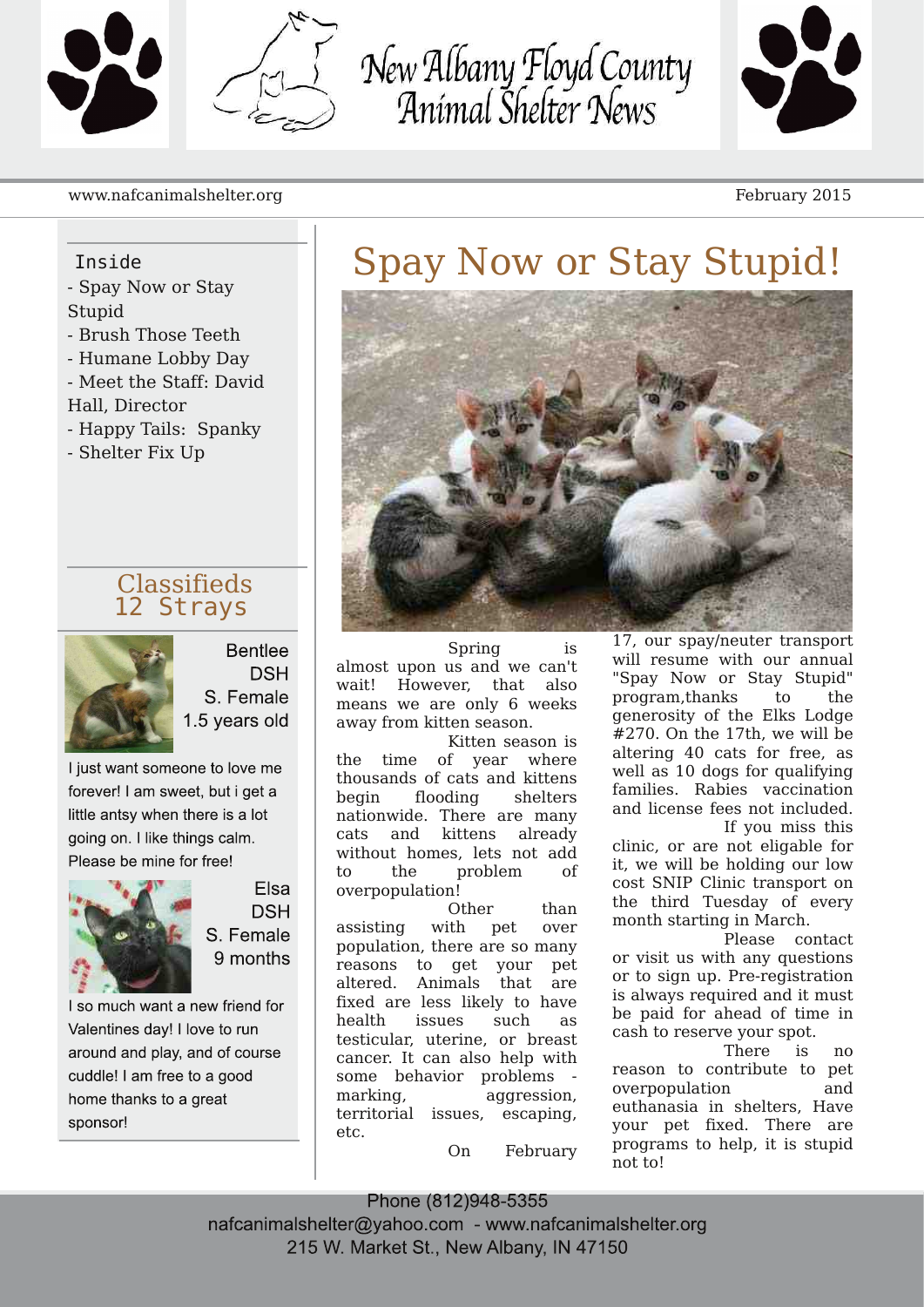### Brush those Teeth!

Tell the truth: When was the last time you gave any thought to your pet's dental health? If it's been a while—or maybe never—you're not alone. Studies reveal that about two-thirds of pet owners do not provide the dental care recommended by their veterinarians.

That's a big mistake. Even though pets don't often get cavities, they are susceptible to periodontal or gum disease, which is the number one illness found in both dogs and cats. That's why it's so important that pet lovers include dental hygiene in their animals' health and wellness routine.

Just like with people, dental disease can lead to all sorts of major health issues for animals. Dental hygiene is as important to your pets' overall health as nutrition and exercise. Gum inflammation and tooth loss can be very painful to your animals and costly to treat, but they also can lead to more serious conditions, including damage to the heart, lungs and kidneys.

#### Estimates

suggest that, by the time they are three years old, 80% of dogs and 70% of cats have oral disease. Some of the most common symptoms in both dogs and cats include yellow and brown build-up of tartar along the gum line; inflamed gums; and persistent bad breath. A change in eating habits or pawing at the mouth can also indicate dental disease.

But since dental problems often develop gradually, it's easy to miss the signs until there is a bad infection. That's



why it's critical to schedule a regular annual dental check-up with your pet's veterinarian.

Below is more information you need to know to help you prevent your beloved dog or cat from getting dental disease and add years to their life.

It's important to brush your pet's teeth as early as possible. The best time to start a tooth-brushing regimen is when their adult teeth are in, at about 6-9 months old. But getting puppies and kittens used to the process earlier is important.

Avoid dental products containing Xylitol, as it is highly toxic to dogs and questionable to cats. NEVER use human toothpaste to clean pets' teeth and gums.

Poor dental hygiene can lead to dental disease. Dental disease is caused by bacteria in the mouth and can result in oral pain, halitosis, tooth loss and periodontal disease, and it can even affect the heart, kidneys, intestinal tract and joints. Also, a pet in dental pain is not a happy pet, and the pain can affect his/her ability to eat.

Retained baby teeth can cause problems in pets too! Did you know that full grown dogs have 42 teeth and full grown cats have 30 teeth? Before their adult teeth grow in, though, their baby teeth have to fall out. Sometimes, not all of the baby teeth want to come out. This can lead to problems like gum irritation and tartar buildup.

During a dental exam at your local Pet Health Center, veterinarians will determine the status of your pet's dental needs. If your pet needs more advanced dental care, your veterinarian will recommend the treatments needed and the approximate costs involved.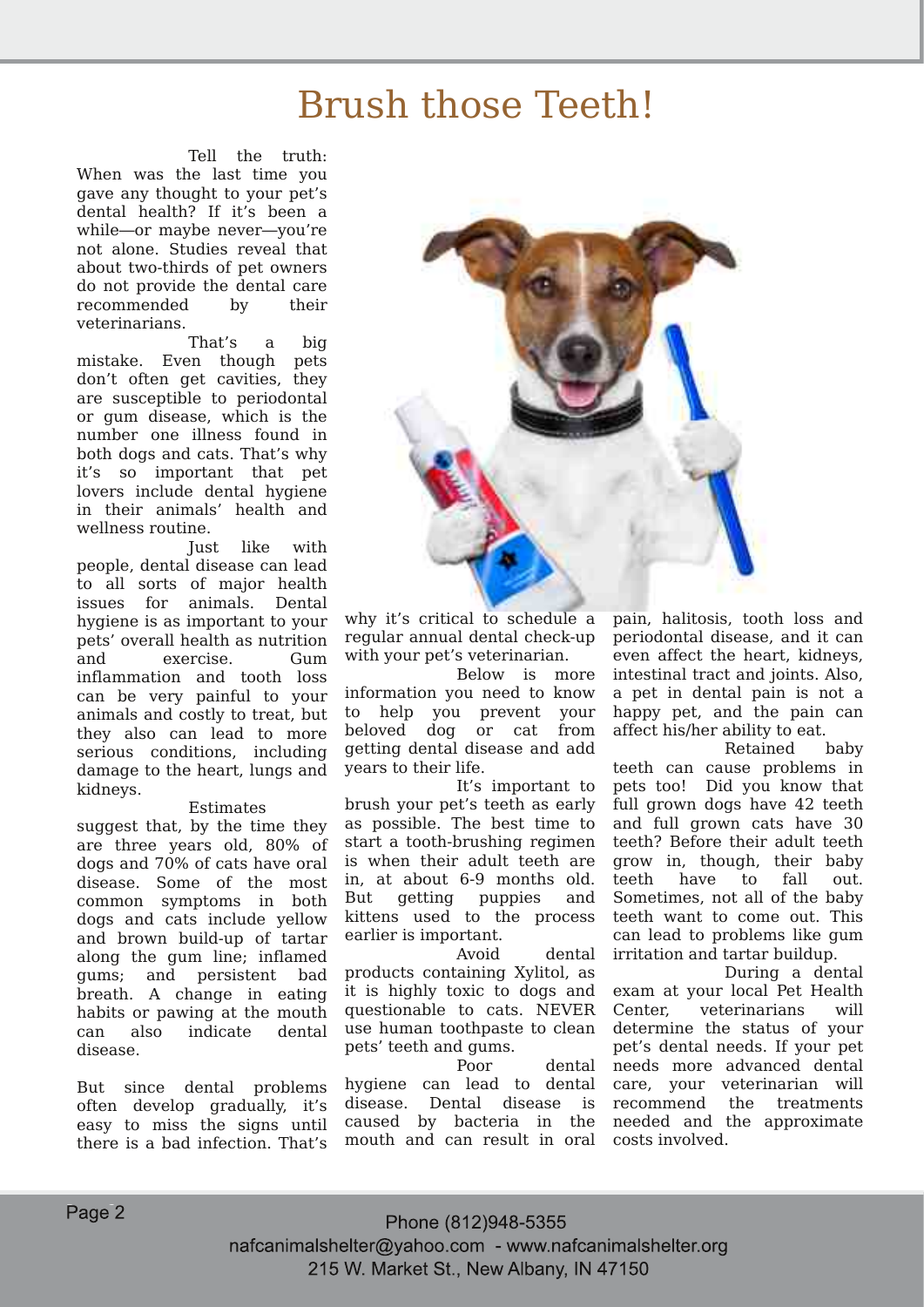### Humane Lobby Day

Humane Lobby Day is a national trend revolving around humane legislation. Each state has a selected day where advocates for humane animal welfare come together to educate their officials about humane legislation. Senators and Representatives want to know how their constituents feel about changes that could affect their communities.

This year, Indiana's Humane Lobby Day was February 3rd. Two representives from the Shelter attended to talk with their legislators.

While it isn't the



#### Meet the Staff:

worst state, Indiana does have room for improvement when it comes to animal welfare legislation. There are very little regulations pertaining to puppymills, dog fighting spectators, canned hunting, spay and neuters, etc.

Many of these issues have been addressed before. Some have made it further in the law making process than others. Some bills we stand behind, while others we will discourage.

This year, House Bill 1175, the Companion Animal Sterilization Program, has finally received a hearing! This is a huge step. For the past 5 years, the language of this bill has been under development. ASPCA is supporting this bill

This bill, if made into law, would make it mandantory for any adoption agency, whether private or municipal, to have all pets spayed or neutered prior to going up for adoption.

introduced again this year would make it a felony offense to be a spectator at a dog fight. The bill has been introduced to state officials for the last several years, but every year is defeated. Currently, in Indiana it is only a misdemeanor to be a spectator at a dog fight.

Another bill being proposed would ban canned hunting facilities. These facilities are used for hunting animals that are in a caged area and are there solely for the purpose of hunting. It would also ban drone and internet hunting.

We hope this bill makes it further and will become law. You can help by contacting your local government officials and letting them know how you feel. Remember to keep it pleasant, short, and to the point. Please go to our website for more info on the bills and how to help. We will continue to work together to help strengthen the animal welfare laws in Indiana!

A bill being

### David Hall, Director

#### David Hall,

Director of the New Albany Animal Shelter is a generous and dedicated man with many years of experience in the animal sheltering field.

He has been the director of the shelter for the past 13 years. Prior to working here, he worked at other shelters for over 25 years! He has helped develop programs to make our shelter what it is today

Mr. Hall has a degree in Psychology from the University of Louisville. Prior to

obtaining his degree, he was Congressmen, and many more enlisted in the United States Army.

the Shelter, Mr. Hall enjoys going to flea markets and shopping for antiques. He spends much of his time working at his farm with his wife and pets. He is also trying to get his large train collection set up again in the little free time he has.

Over the years, Mr. Hall has been honored and praised for many things. He has been honored by the Humane Society of the United States,

Outside of work at emergency response situations. for his efforts involving Hurricane Katrina and other

> It is a great privilege to have him as our Shelter Director andleading us as we strive to be the best that we can.



Page 3 and 1 million to the contract of the contract of the contract of the contract of the contract of the contract of the contract of the contract of the contract of the contract of the contract of the contract of the co February 17th - Spay Now or Stay Stupid! February 26th - 28th - Closed for Remodel March 5th, 6:00PM - February Volunteer Orientation